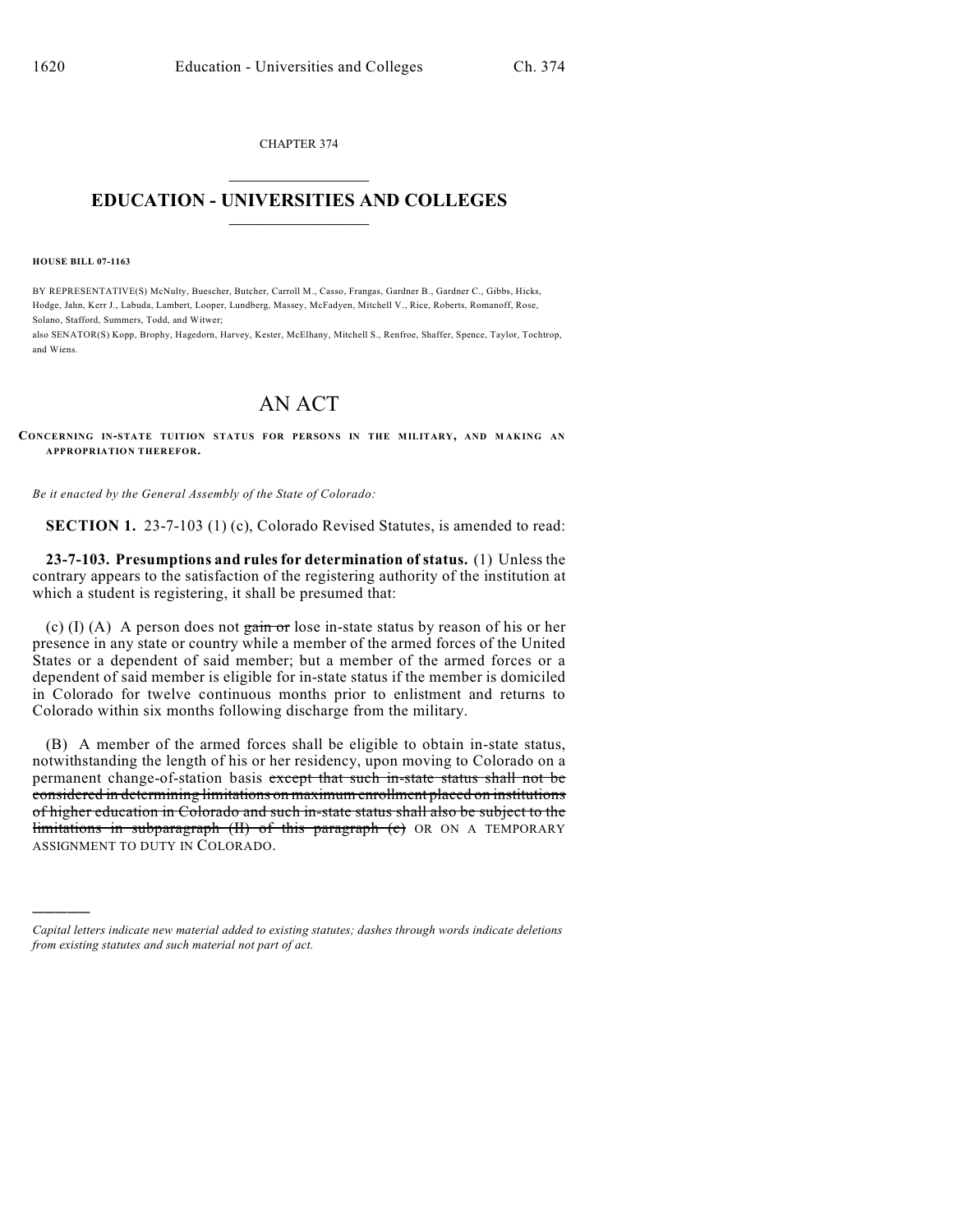(C) A member of the armed forces may apply for in-state tuition classification for any of his or her dependents, including but not limited to a spouse, upon meeting the requirements of this section. After qualifying as an in-state student and while continuously enrolled as an undergraduate or graduate student at an institution of higher education in Colorado, a dependent of a member of the armed forces of the United States on active duty shall not lose the dependent's in-state tuition status if the member is transferred outside of Colorado. A person who is a dependent of a member of the armed forces of the United States who was on active duty in Colorado during the person's last year of high school, and who attends a public institution of higher education in Colorado within twelve months after graduating from a high school in Colorado, shall be eligible for in-state tuition; except that such a person is not eligible for in-state tuition under this provision if the person has attended an institution of higher education outside of Colorado.

(II) The governing board of each institution of higher education may grant in-state tuition status to members of the armed forces or their dependents pursuant to the criteria set forth in subparagraph (I) of this paragraph (c); except that, for the purposes of calculating general fund support of said institution in the general appropriation act for the 1986-87 school year, such persons shall not be counted as resident students. NOTWITHSTANDING ANY PROVISION OF SECTION 23-18-102 (5) TO THE CONTRARY, A MEMBER OF THE ARMED FORCES OR HIS OR HER DEPENDENT WHO OBTAINS IN-STATE STATUS UPON MOVING TO COLORADO ON A TEMPORARY ASSIGNMENT TO DUTY IN COLORADO SHALL NOT BE ELIGIBLE TO RECEIVE A STIPEND PURSUANT TO PART 2 OF ARTICLE 18 OF THIS TITLE UNLESS SAID MEMBER OR DEPENDENT IS ELIGIBLE TO OBTAIN IN-STATE STATUS UNDER ANOTHER PROVISION OF THIS SECTION.

(III) Repealed.

**SECTION 2.** 24-76.5-103, Colorado Revised Statutes, is amended BY THE ADDITION OF A NEW SUBSECTION to read:

**24-76.5-103. Verification of lawful presence - exceptions - reporting.** (4.5) NOTWITHSTANDING THE REQUIREMENTS OF SUBSECTION (4) OF THIS SECTION, AN INSTITUTION OF HIGHER EDUCATION MAY ACCEPT A TUITION CLASSIFICATION CERTIFICATION FORM SIGNED BY AN AUTHORIZED UNITED STATES MILITARY EDUCATION SERVICES OFFICIAL AS EVIDENCE OF AN APPLICANT'S LAWFUL PRESENCE IN THE UNITED STATES.

**SECTION 3.** Article 7 of title 23, Colorado Revised Statutes, is amended BY THE ADDITION OF A NEW SECTION to read:

**23-7-108. Tuition classification of Colorado National Guard personnel.** (1) NOTWITHSTANDING ANY PROVISION OF THIS ARTICLE TO THE CONTRARY, A MEMBER OF THE COLORADO NATIONAL GUARD WHO MAINTAINS HIS OR HER SOLE RESIDENCE IN COLORADO, OR THE DEPENDENT OF SAID MEMBER OF THE COLORADO NATIONAL GUARD, SHALL RECEIVE IN-STATE TUITION STATUS AT ANY INSTITUTION OF HIGHER EDUCATION IN THIS STATE. SAID MEMBER OF THE COLORADO NATIONAL GUARD SHALL RECEIVE IN-STATE TUITION STATUS REGARDLESS OF WHETHER HE OR SHE IS ELIGIBLE FOR OR IS RECEIVING TUITION ASSISTANCE PURSUANT TO SECTION 23-5-111.4.